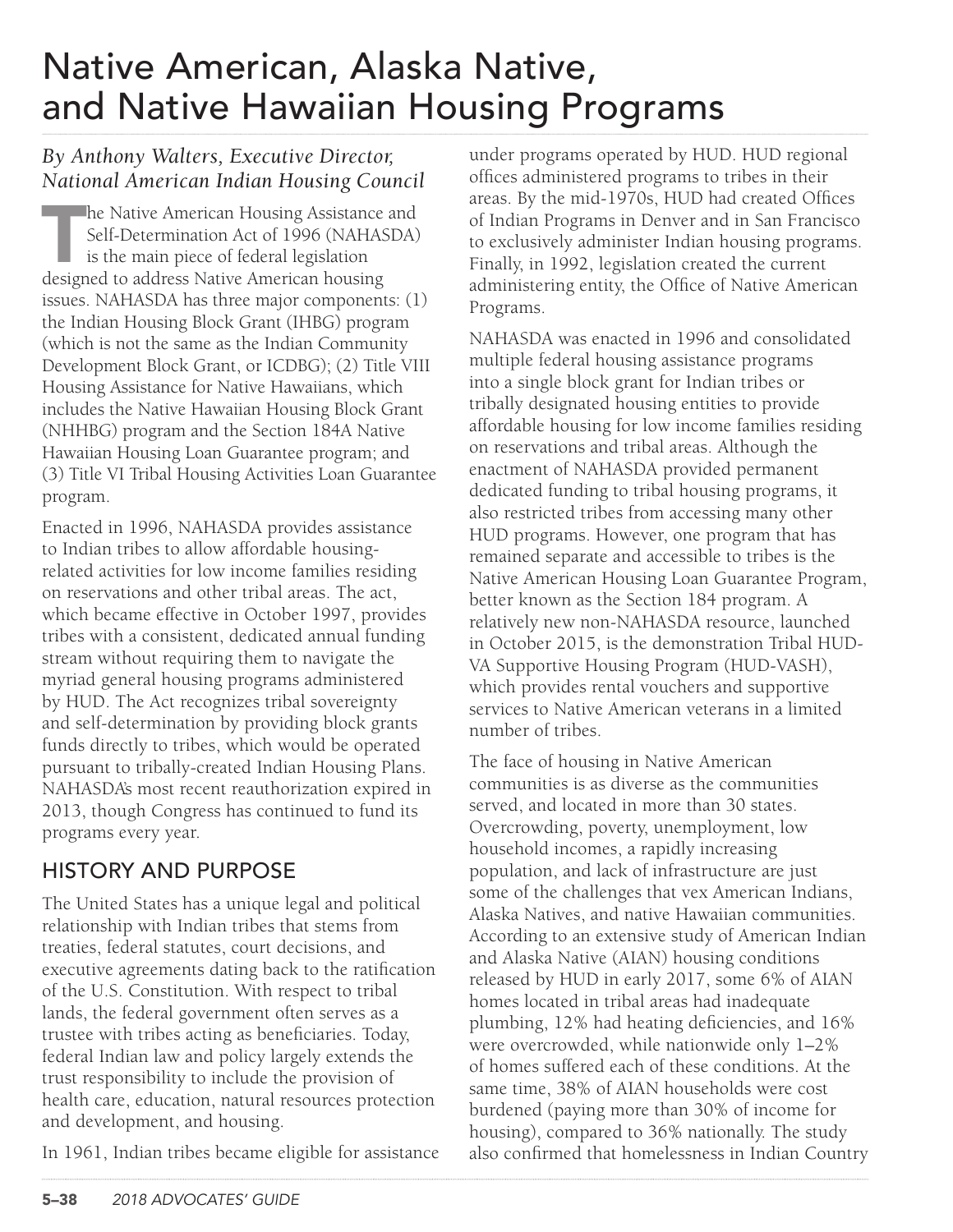generally manifests as overcrowding: researchers estimated that 42,000–85,000 people in tribal areas were staying with friends or relatives because they had no place of their own. To address the issues of overcrowded and substandard homes, the HUD study estimated that 68,000 new units were needed across Indian Country.

HUD's study found that NAHASDA's block grant program works well, with tribes able to use the funds effectively. It noted, however, that funding levels have not been adjusted for inflation over time, so, while funding has remained steady from year to year, the purchasing power of the IHBG has been reduced by about a 1/3 since the enactment of NAHASDA.

# PROGRAM SUMMARY

NAHASDA enhances tribal capacity to address the substandard housing and infrastructure conditions in tribal communities by encouraging greater self-management of housing programs and by encouraging private sector financing to complement limited IHBG dollars. The amounts of annual IHBGs are based on a formula that considers need and the amount of existing housing stock. The grants are awarded to eligible Indian tribes or their Tribally Designated Housing Entities for a range of affordable housing activities on Indian reservations or in other Indian areas.

Activities eligible to be funded with NAHASDA assistance include new construction, rehabilitation, acquisition, infrastructure, and various support services. Housing assisted with these funds may be either rental or homeowner units. NAHASDA funds can also be used for certain types of community facilities if the facilities serve eligible low income Indian families who reside in affordable housing. Generally, only families whose income does not exceed 80% of the area median income are eligible for assistance.

NAHASDA's Title VI loan guarantees can provide tribes and Tribally Designated Housing Entities (TDHEs) better access to capital to develop larger housing projects. For individual home construction, Section 184 loan guarantees can help secure mortgages for individual Indian homebuyers or tribes, TDHEs, and Indian Housing Authorities.

# NATIVE HAWAIIANS

In 2000, NAHASDA was amended to create

a separate title addressing the housing and related community development needs of native Hawaiians. Title VIII Housing Assistance for Native Hawaiians includes the NHHBG program and the Section 184A Native Hawaiian Housing Loan Guarantee program. The NHHBG program provides eligible affordable housing assistance to low income native Hawaiians eligible to reside on Hawaiian home lands. Since 2005, Title VIII has not been reauthorized, but the NHHBG has nevertheless been funded each year.

The Department of Hawaiian Home Lands (DHHL), the sole recipient of NHHBG funding, uses the funds for new construction, rehabilitation, acquisition, infrastructure, and various support services. Housing can be either rental or homeownership. The NHHBG can also be used for certain types of community facilities if the facilities serve eligible residents of affordable housing. DHHL also uses the funds to provide housing services, including homeownership counseling and technical assistance to prepare families for home purchase and ownership.

The Hawaiian Homelands Homeownership Act of 2000 created a new Section 184A Native Hawaiian Housing Loan Guarantee program, equivalent to the Section 184 program for American Indians and Alaska Natives.

#### FUNDING

The IHBG program was funded at approximately \$650 million each year from FY12 through FY17. The Trump Administration proposed only \$600 million for FY18. However, Congress has largely maintained IHBG funding with the House providing \$654 million and the Senate bill setting the level at \$655 million for FY18.

The tribal HUD-VASH demonstration program for Native American veterans received funding in the FY15 appropriations bill and the program began operations in FY16. The tribes participating in the demonstration program have had varied levels of success, with some struggling to find available housing stock in their communities, while other tribes were unable to receive consistent supportive services from the VA. The House's FY18 bill would provide \$7 million to continue implementing tribal HUD-VASH with the Senate's bill funding the program at only \$5 million.